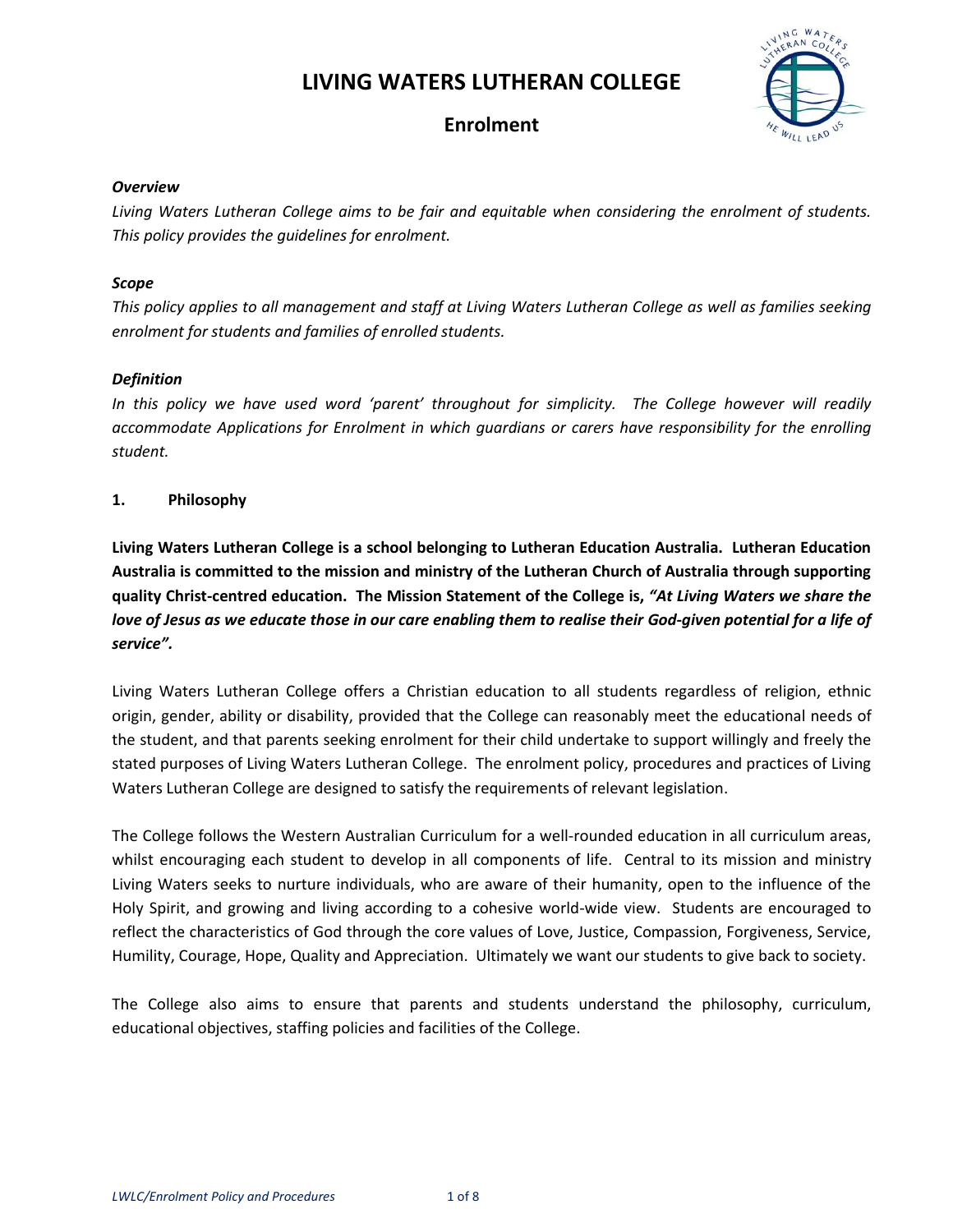# **2. Enrolment**

- 2.1 The College considers each enrolment application individually on the basis of information provided by parents about their child's educational needs. Additional information may be requested to support the application. It should be noted submitting an application for enrolment or being placed on a waiting list may not guarantee enrolment.
- 2.2 Parents seeking enrolment for their child undertake to support the College in its creation of a community which will both nurture and support Christians in their faith and reveal the gospel of Christ to those who do not yet hold that faith.
- 2.3 When children are enrolled, parents undertake to support the mission statement, beliefs and values which underpin the College and support daily Christian worship as part of College life.

# **3. Criteria for Enrolment**

- 3.1 Where applications exceed the number of places available, the following order of preference shall normally apply:
	- 3.1.1 Students whose parents are current members of staff (teaching and non-teaching)
	- 3.1.2 Children with siblings already in attendance at the College
	- 3.1.3 Students whose parents are members of the Rockingham/Mandurah Lutheran Parish
	- 3.1.4 Children transferring from another Lutheran school
	- 3.1.5 Former Students of LWLC or their children
	- 3.1.6 Children from Lutheran families who are willing to accept and support the aims, objectives and philosophy of Living Waters Lutheran College
	- 3.1.7 Children from families who are willing to accept and support the aims, objectives and philosophy of Living Waters Lutheran College taking into account the date of application

*The Principal may also consider the need to maintain gender balance when determining enrolment preferences.* 

- 3.2 At the discretion of the Principal the order of these preferences may be changed where there are extenuating circumstances. The above order of preference will not apply to students who are offered scholarships.
- 3.3 Regardless of the above order of preference, no student shall be regarded as having an automatic right of acceptance.

# **4. Enrolment Process**

- 4.1 Parents may seek enrolment at the College through completion of the application form/s and provision of the necessary information for the Principal to make an informed decision.
- 4.2 Prospective students with disabilities have the right to enrol on the same basis as prospective students without disabilities, including the right to reasonable adjustments that are necessary to ensure that they are able to enrol on the same basis as prospective students without disabilities.
- 4.3 If special educational needs are identified a supplementary enrolment form should be completed.
- 4.4 Each application will be considered by the Principal or delegate at an enrolment interview when a place is identified as being available either immediately or in the future.
- 4.5 Documentary evidence may be required to support information supplied by parents.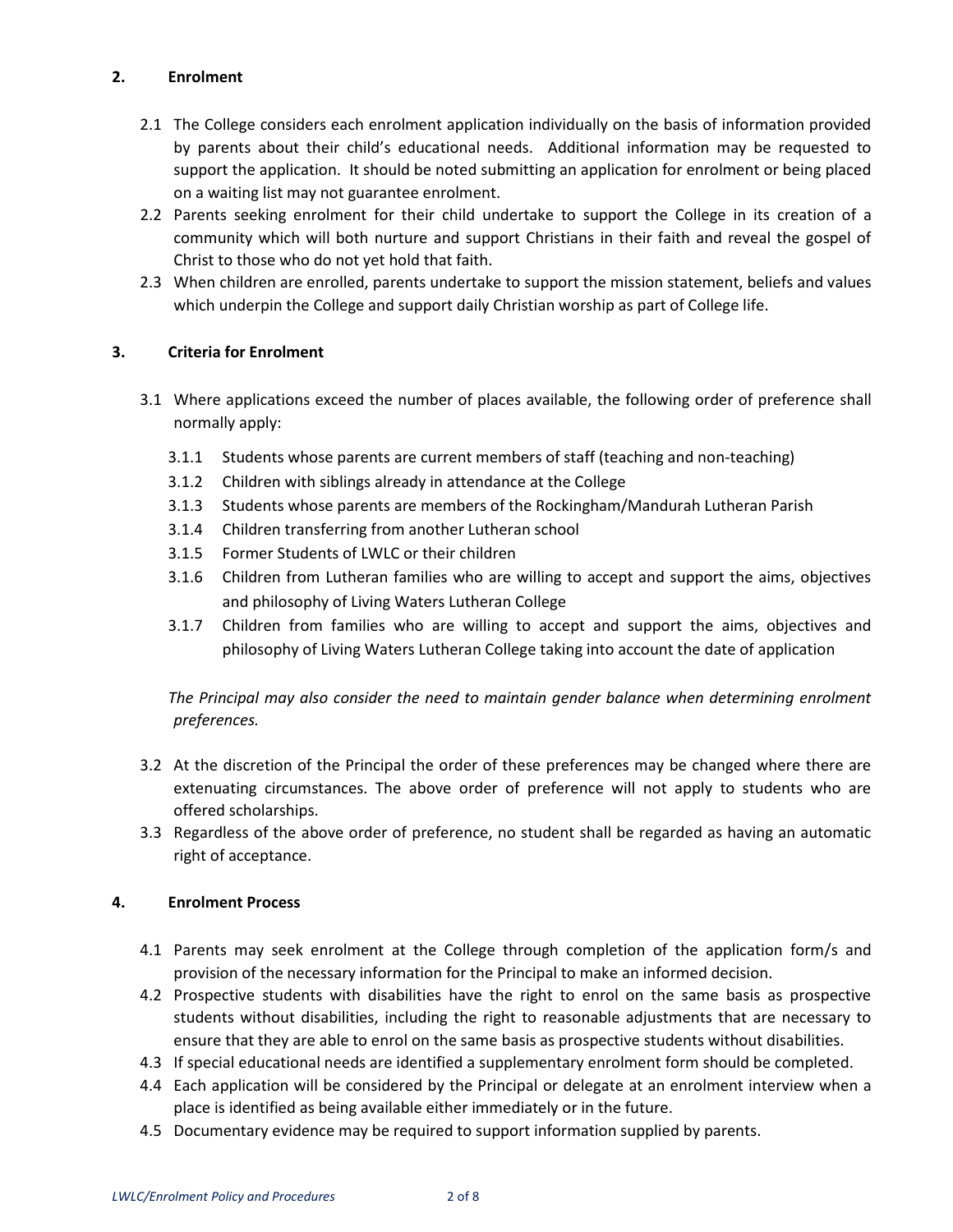- 4.6 If special educational needs are identified, parents and staff involved in enrolment will collaboratively gather the information necessary and prepare a summary in the form of a Student Support Plan. The Principal will then make an informed decision about the child's needs and the College's ability to meet them.
- 4.7 The decision regarding enrolment will be made on the basis of the prospective student's ability to meet the essential requirements of the educational programme, taking into account what adjustments are required, then determining if these adjustments are reasonable.
- 4.8 The Principal will discuss the outcome of the application with parents once all necessary information is considered.

## **5. Contract of Enrolment**

- 5.1 If the application is successful the signed enrolment form and payment of enrolment fee establishes the agreement of parents to support the College's rules and policies, to pay College fees and accept the terms of enrolment, and consequences of suspension or termination of enrolment. The College will send a letter of acceptance confirming the enrolment.
- 5.2 If special educational needs have been identified the Principal will outline the support to be offered to the student by the school in the letter of acceptance.
- 5.3 If a parent knowingly withholds information relevant to the enrolment process the College reserves the right to terminate the enrolment on these grounds.

#### **6. Privacy**

All enrolment information supplied by parents will be kept confidential and accessed only by those staff involved in the enrolment process.

#### *References*

 *AISWA Polices and Procedure Guidelines for Schools – Disability and Enrolment* 

#### *Federal*

- *Human Rights and Equal Opportunity Commission Act 1986 (HREOC Act)*
- *Disability Discrimination Act 1992 (DDA)including the Disability Standards for Education 2005 (Standards)*
- *Workplace Relations Act 1996 (WR Act)*

#### *State*

- *Equal Opportunity Act WA 1984 (EOA)*
- *Occupational Safety and Health Act 1997 (OSH Act)*
- *School Education Act 1999 (Education Act)*

| Name of policy – Enrolment |                           |        |                  |  |
|----------------------------|---------------------------|--------|------------------|--|
| <b>Version</b>             | Action                    |        | Date             |  |
| V1                         | Ratified by College Board |        | 30 Mar 15        |  |
| V <sub>2</sub>             | Minor changes             |        | <i>10 Dec 15</i> |  |
| V3                         | Minor change              |        | 28 Feb 18        |  |
|                            |                           | Review | 28 Feb 21        |  |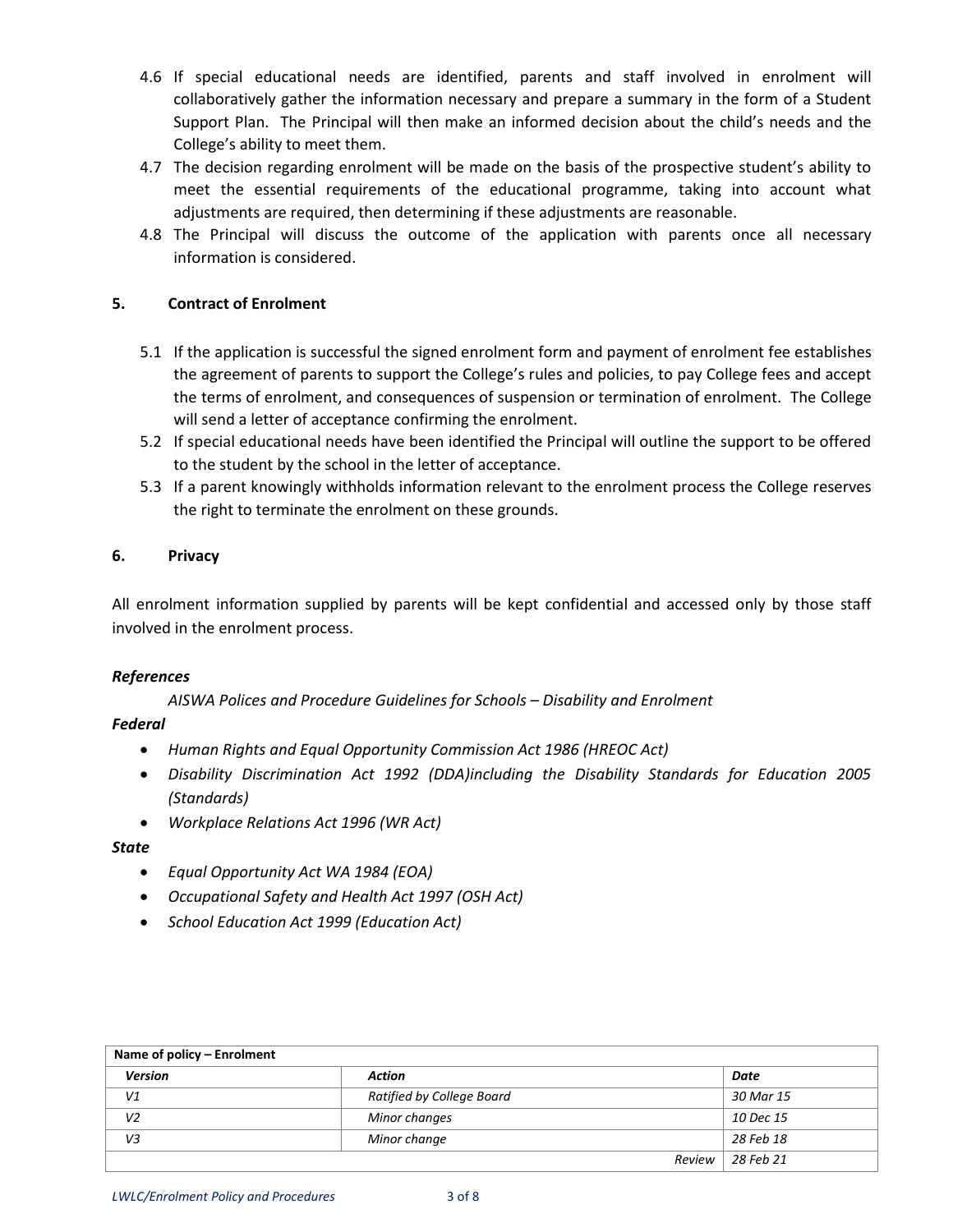# **Appendix A ENROLMENT STAGES**

| Stage 1<br><b>Enrolment Application</b>                                      |                                                                                                                                                                    | Initial parent enquiry<br>Send application for enrolment form                                                                                                                                                                                        |                                                                                                                   |                                                                                                                                                                                                                              |  |
|------------------------------------------------------------------------------|--------------------------------------------------------------------------------------------------------------------------------------------------------------------|------------------------------------------------------------------------------------------------------------------------------------------------------------------------------------------------------------------------------------------------------|-------------------------------------------------------------------------------------------------------------------|------------------------------------------------------------------------------------------------------------------------------------------------------------------------------------------------------------------------------|--|
|                                                                              |                                                                                                                                                                    | Interview parent and student, according to the<br>school's enrolment policy criteria                                                                                                                                                                 |                                                                                                                   |                                                                                                                                                                                                                              |  |
|                                                                              |                                                                                                                                                                    | Does the student have a disability?                                                                                                                                                                                                                  |                                                                                                                   |                                                                                                                                                                                                                              |  |
| Stage 2<br><b>Information about</b><br><b>Student's Educational</b><br>needs |                                                                                                                                                                    | Written permission from parents allowing the school to<br>investigate the student's educational needs<br>SUPPLEMENTARY ENROLMENT INFORMATION                                                                                                         |                                                                                                                   |                                                                                                                                                                                                                              |  |
|                                                                              |                                                                                                                                                                    | Parents and school collect information to determine the<br>student's educational needs regarding:<br>• Physical access, equipment, building modifications<br>- Health issues<br>• Personal care needs<br>• Communication needs<br>• Curriculum needs |                                                                                                                   |                                                                                                                                                                                                                              |  |
|                                                                              |                                                                                                                                                                    | Summary of information by school personnel. Consideration of<br>how the school can meet the student's needs<br><b>STUDENT SUPPORT PLAN</b>                                                                                                           |                                                                                                                   |                                                                                                                                                                                                                              |  |
| Stage 3<br><b>Negotiating the</b><br><b>Student's Curriculum</b>             |                                                                                                                                                                    | Principal meets with parents and other relevant<br>professionals to discuss the educational programme the<br>school can offer                                                                                                                        |                                                                                                                   |                                                                                                                                                                                                                              |  |
| Stage 4                                                                      |                                                                                                                                                                    | <b>ENROLMENT PROCEEDS</b>                                                                                                                                                                                                                            |                                                                                                                   | <b>ENROLMENT DOES NOT PROCEED</b>                                                                                                                                                                                            |  |
| <b>Action</b><br>following<br>the decision                                   | Letter to parents stating what the<br>school can offer accepting the<br>enrolment, signed by parents.<br>Transition orientation programme<br>proceeds if required. |                                                                                                                                                                                                                                                      |                                                                                                                   | This may occur because:<br>Parents choose not to continue with the<br>enrolment if they believe an alternative<br>setting is better able to meet their child's<br>needs.<br><b>OR</b><br>The school can demonstrate that the |  |
|                                                                              | Enrolment is reviewed regularly to<br>ensure school continues to meet the                                                                                          |                                                                                                                                                                                                                                                      | enrolment will cause unjustifiable<br>hardship in relation to the student and<br>the circumstances of the school. |                                                                                                                                                                                                                              |  |

student's educational needs.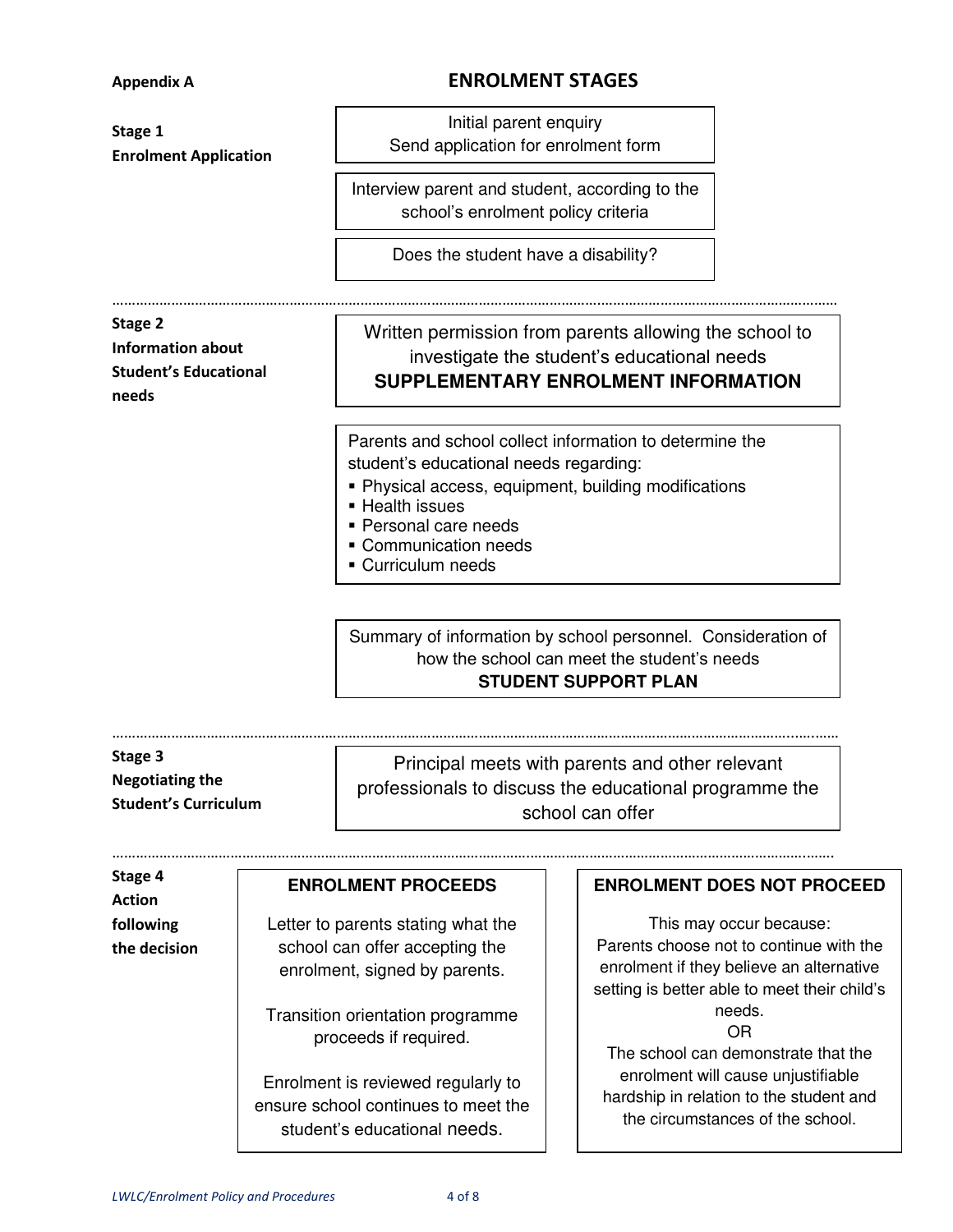#### **Appendix B - Enrolment Procedures**

The procedure that the College follows in the enrolling of new students is as follows:

- 1. Upon request, a prospectus will be given or sent out to each family who wishes to apply for a position in the College. Other informative documents enclosed include Fees and Charges and Uniform Costs. The prospectus, Application for Enrolment and other information are also available at the College website [www.livingwaters.wa.edu.au](http://www.livingwaters.wa.edu.au/)
- 2. When completed, the Application for Enrolment form is lodged with the College Registrar, with the application fee (one fee per family payable on enrolment of the first student) and any documentation requested (documents required are listed on the Application for Enrolment). Consideration will only be given to the enrolment of the student following the provision of the required documents. The nonrefundable application fee (currently \$50.00) covers the costs associated with processing the Application for Enrolment (i.e. postage, phone calls, staff time and other sundry items). **The application fee is only applicable when enrolling the first child from a family.**
- 3. Parent(s) and/or guardian(s) are expected to complete the Application for Enrolment including all information necessary for the College to understand the needs of the student being enrolled. This includes making full declaration of all medical conditions, learning needs and disabilities which might impact on the College's ability to provide adequate educational services for the student.
- 4. On receipt of the completed Application for Enrolment, the Registrar will enter the student's name and year level into the College's database for the year of enrolment applied for. Lodging an Application for Enrolment form and the payment of the application fee does not guarantee acceptance into the College. A Supplementary Enrolment Information form should be sent to families with identified special educational needs prior to interview.
- 5. Prior to enrolment being offered, parent(s) and/or guardian(s), along with the prospective student are expected to attend an interview with the Principal and/or the appropriate Head of School. Parent(s) and/or guardian(s) will be contacted by the Registrar to arrange a mutually agreeable interview time. Part of this process may occur in a group information session where pertinent information is shared by the College Leadership Staff, tours are conducted and interviews arranged (this is most likely to occur when entry is sought for the larger intake groups i.e. Kindergarten, Year 6 and Year 8 at the Warnbro Campus).
- 6. The College Principal and appropriate Head of School will assess the application through the interview process and decide whether to make an offer of enrolment or investigate special educational needs further. Financial or other issues may also need to be clarified and may need to be resolved before a recommendation can be made by the Principal.

At the interview the Principal shall ensure parent(s) and/or guardian(s) receive all information appropriate to enrolling in the College (which may include appropriate sub-school/s Parent Handbooks, College Guide, current Fees and Charges booklet, booklist prices (if available), uniform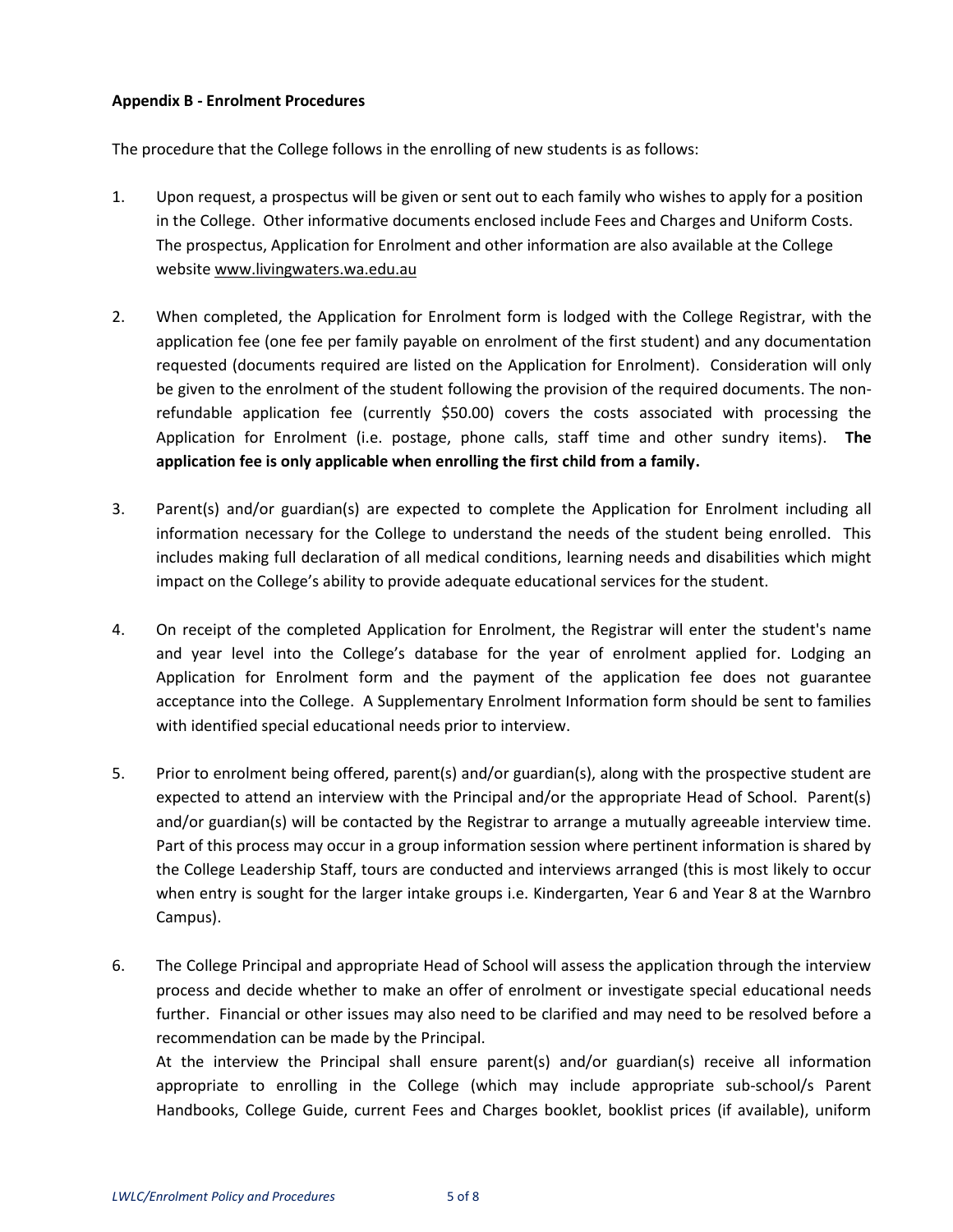pricelists, informative pamphlets regarding the Lutheran Church of Australia & Lutheran Education Australia).

- 7. Parents are expected to inform the Principal of any outstanding Court Order restrictions in relation to custody or access of the student during this interview process and provide any relevant documentation.
- 8. After the interview, and if a place is offered, all the appropriate paperwork must be completed by the parent(s) and/or guardian(s). This will include the following forms;
	- Application for Enrolment
	- Enrolment Acceptance/Payment of Family Enrolment Fee (payable on enrolment of the first student of a family)
	- Data Collection (MCEETYA)
	- Transfer of Student Information

# 9. **ENROLMENT FEE**

An enrolment fee (currently \$500 per family) is applicable when your first child is offered a place at the College.

- The Enrolment Fee is a commitment to the College that the student will take up the position stated in the formal letter of offer.
- The Enrolment Fee is a one-time fee per family and is not refundable.

*It is important to note that should you accept a place for your child by payment of the Enrolment Fee and subsequently your child does not commence at Living Waters, the Enrolment Fee will be retained in full to cover the costs associated with enrolment.* 

- 10. The Enrolment Agreement is legally binding and can only be terminated by the withdrawal of the student(s) from the College in accordance with College policy. The Application for Enrolment contains an Agreement to accept the policies and procedures of the College. The College reserves the right to terminate the enrolment when the disclosure of a student's needs has not been provided or if there is a serious or persistent breach of the College's Behaviour Policy on the part of the student. Specific College polices are available in the College diary or on request. Where significant changes are made to policies and procedures, these will be conveyed to parents in writing through the fortnightly newsletter or via special mailing.
- 11. Once steps 1-10 have been completed, a place for the applicable year level becomes available and the relevant calendar year commences (i.e. at 1 January of that year or another applicable date), the student will be added to the College's student database and will be considered an enrolled student of the College.
- 12. This enrolment policy should be read in conjunction with the Agreement especially in regards to the clauses that deal with the payment of school fees and conditions regarding the withdrawal of students from the College.
- 13. There will be a departure from the above procedure when the student being enrolled is a student external to the College who has been offered a scholarship.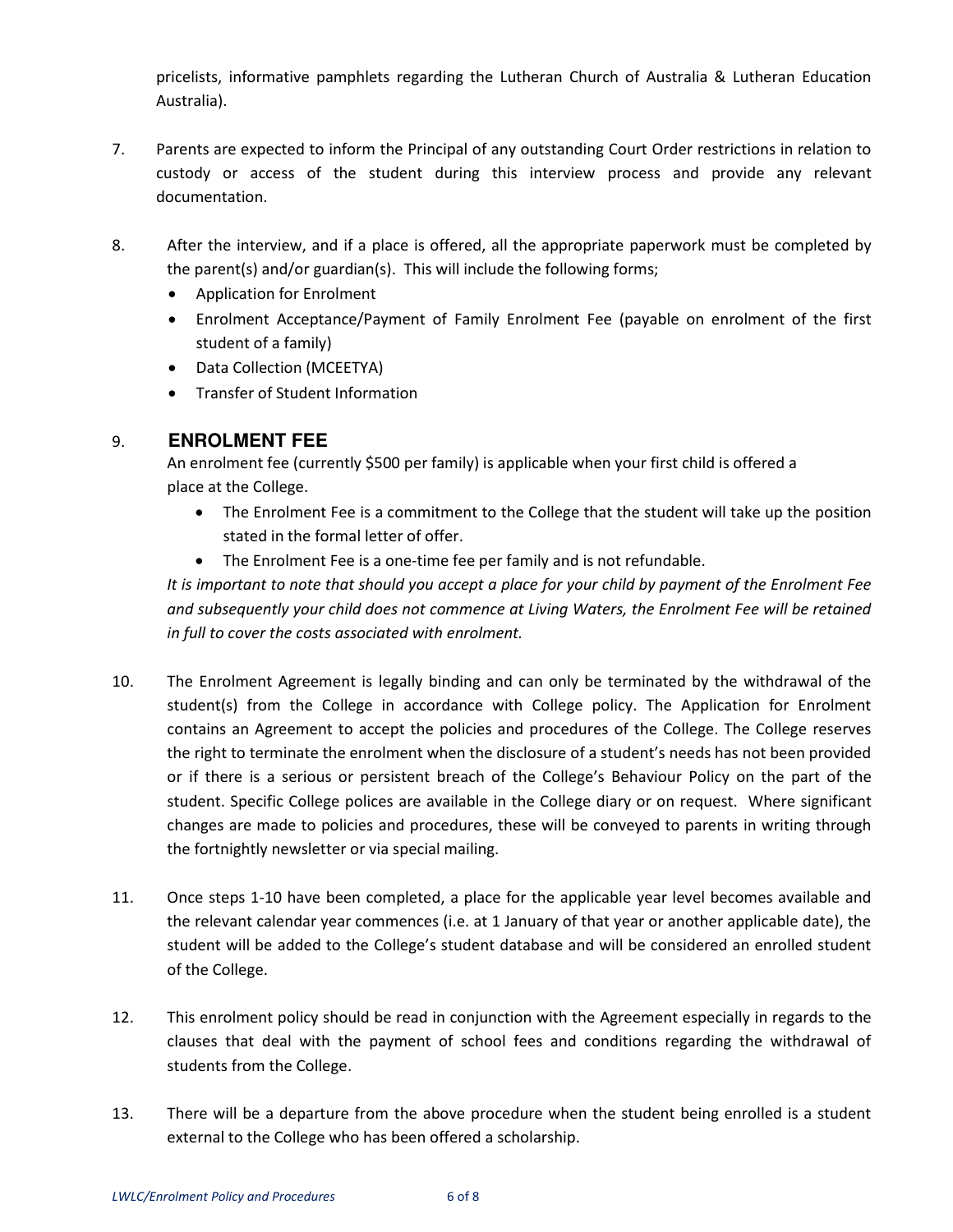#### **Notes to the Above and Other Considerations:**

*(a) It is important to note that Living Waters may have waiting lists for acceptances across particular year levels.* 

*(b) The CONTINUED enrolment of all students of Living Waters Lutheran College will depend on compliance with all the terms and conditions as detailed in the Agreement. (This will include but not be*  limited to the payment of fees in a timely manner, compliance with College policies, full disclosure of *infectious diseases, learning needs, disabilities etc.)* 

*(c) Part-time Enrolment: Enrolment in the College may be on a part time or a full time basis. If part-time, fees and charges are those charged for full time enrolment, unless prior arrangements are made with the Business Manager and approved by the Principal for a pro rata fee arrangement.* 

*(d) Enrolment Deferral: If a family wishes to defer enrolment, a place can be held but charges and fees must be paid, unless another arrangement is agreed to by the Principal. If a family does not accept an offer of enrolment for a particular date but chooses to defer enrolment for a period of time and not pay the appropriate fees required to hold a place, the student joins the end of the appropriate waiting list, if applicable;.* 

*(e) Exchange Student Enrolment: Enrolment Living Waters Lutheran College - Enrolment of an exchange student is subject to special conditions (e.g. acceptable Visa provisions) and dependent upon special application to the Principal. Enquiries should be made to the College Registrar.* 

*(f) The College is unable to accept applications from overseas students.* 

*(g) Medical Insurance for Students: Included in the College fees is a 24 hour student accident insurance cover, as well as school ambulance cover for the first conveyance trip while on school activities. The College holds Public Liability Insurance in the case of injury involving negligence by the College.* 

*(h) School Community: Enrolment at Living Waters Lutheran College assumes a commitment by parents to the life of the College. This commitment may include, but is not limited to:* 

- *Support for the Christian ethos of the College and compliance with College rules and policies*
- *Support for the teachers and staff of the College in a positive manner and encourage our child in matters pertaining to College life*
- *Agreement to support the correct wearing of the College uniform by the applicant in accordance with College uniform and associated policies*
- *Attendance at parent/teacher nights and information evenings held by the College*
- *Service to the College on a College committee (e.g. Parents and Friends, College Care committee) where able*

 *Attendance at special celebrations/events held by the College including the College supported church services, and participation at Community Fun Day, End of year service and awards evenings, where able* 

- *Assisting in classroom activities (e.g.; listening to reading etc) where able*
- *(i) Disciplinary Matters*

*Enrolment at Living Waters Lutheran College also assumes a commitment by the student in the life of the College. This commitment includes, but is not limited to:* 

- *Supporting the Christian ethos of the College*
- *Adhering to the College's Behaviour standards*
- *Respect for self, others and the community*
- *Applying him/herself to the best of his/her ability*